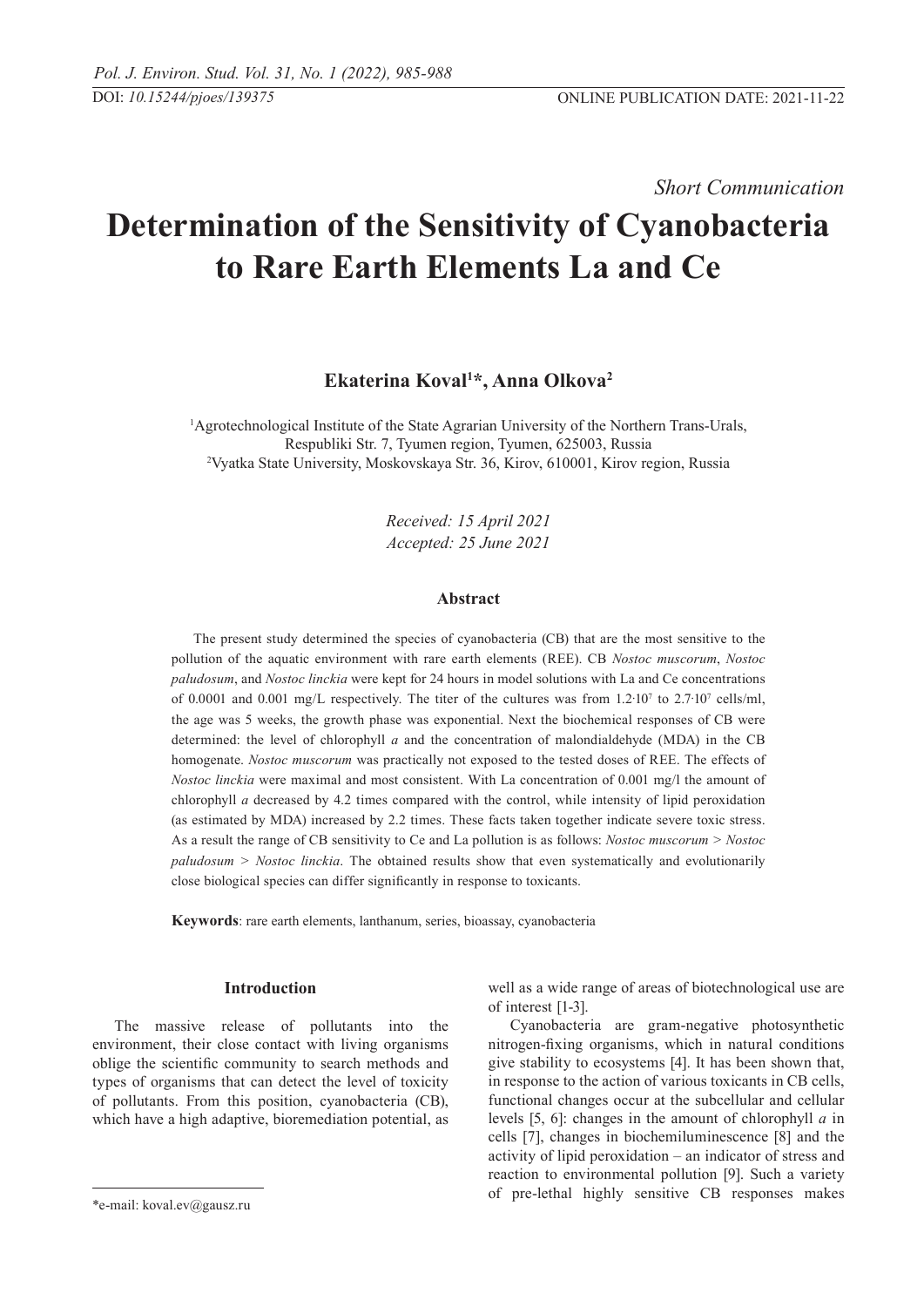it possible to use them for bioassay purposes as test organisms.

High sensitivity of CB to the action of HM, organophosphorus pollutants, and pesticides was shown in a number of studies [5, 10]. Currently, many hightech industries use rare earth elements (REE). Such industries and their wastes are sources of REE in the environment [11]. The standards for the content of REE in the components of the environment have not been developed yet [12]; therefore, the search for biological species capable of diagnosing the pollution of aquatic environments with REE is highly relevant.

The purpose of our work was to compare sensitivity of three cyanobacterial species to low doses of lanthanum and cerium.

## **Material and Methods**

Lanthanum sulfate  $La_2(SO_4)$ ,  $8H_2O$  and cerium sulfate  $Ce_2(SO_4)$ ,  $8H_2O$  were used to simulate the pollution of the aquatic environment. Salt additives were added to distilled water until the concentrations of active ions reached 0.0001 and 0.001 mg/l. The investigated solutions simulated ultra-low pollution. In this case we were guided by the published data related to the effect of lanthanum sulfate on survival, life span, growth, development, fertility of crustaceans *Ceriodaphnia affinis* Lilljeborg in the dose range from 0.16 to 3.53 mg La/l [13].

Test organisms were *Nostoc muscorum Ag., Nostoc paludosum Kütz*, and *Nostoc linckia* (Roth) Born.



Fig. 1. Biochemical effects of the action of lanthanum and cerium in various cyanobacteria (a - the effect of Ce; b - the effect of La).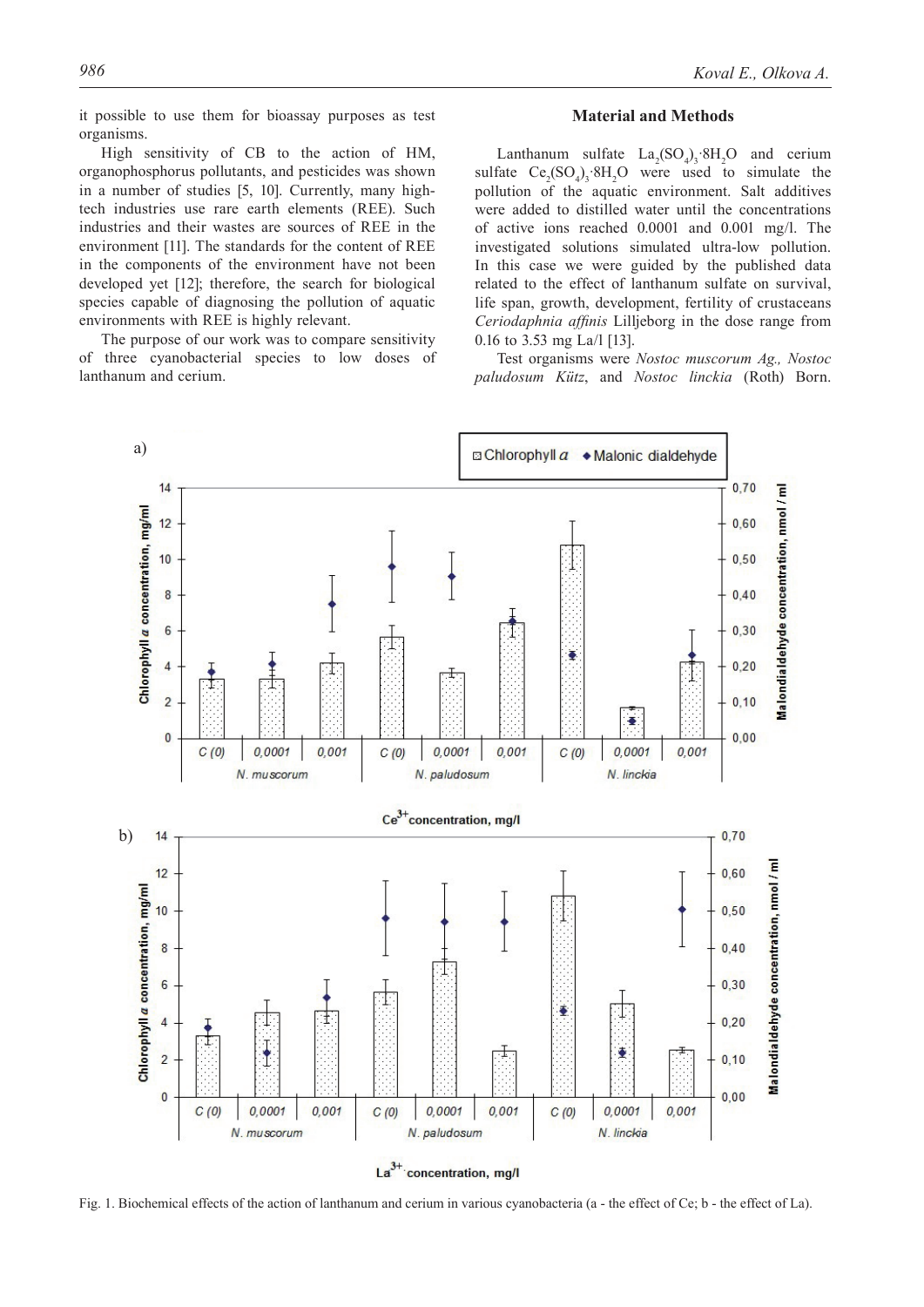et Flah. Algologically pure cultures of CB, which were grown under constant illumination (3000 lx) and temperature (+25ºC) on Gromov liquid medium №6 without nitrogen, were used. Microorganisms were used in the exponential growth phase, which was determined by cell titer by direct counting in the Goryaev chamber: *N. linckia* – 1,7·10<sup>7</sup> cells/ml, *N. paludosum* – 1,2·10<sup>7</sup> cells/ml, *N. muscorum*  $-2,7.10^7$  cells/ml [14], culture age  $-5$  weeks.

For bioassay purposes the CB culture was homogenized, then placed in solutions of toxicants for 24 hours. The toxicity of the model solutions was assessed by changes in the biochemical parameters of CB: the content of chlorophyll *а* and the intensity of lipid peroxidation (LPO) processes. The chlorophyll *а* content was determined in the CB homogenate by the spectrophotometric method with the use of the device Specol 1300 (Germany) [15]. The intensity of LPO processes was analyzed by the color reaction of thiobarbituric acid with malondialdehyde (MDA), the main product of lipid oxidation processes. The method of spectrophotometric determination of the intensity of LPO processes in plant tissues [16], which we adapted for work with CB, was taken as a basis.

#### **Results and Discussion**

The Fig. 1 (a, b) shows the biochemical responses of CB to the presence of La and Ce.

Cyanobacterium *N. muscorum* proved to be resistant to contamination of the test medium with lanthanum and cerium salts with their additions equal to 0.0001 and 0.001 mg/l (calculated on active ions). The differences in chlorophyll *а* concentration from the control data were unreliable (p>0.05). The tendency to accumulate MDA in cells against the background of a stable level of chlorophyll *а* indicates that the culture of *N. muscorum* is under stress [17, 18], but at the same time, the antioxidant system of CB is likely to actively suppress the destructive effect of free radicals and inhibit oxidative processes [19, 20]. However, our aim was to find out the CB type sensitive to low doses of REE pollution.

The reaction of *N. paludosum* test organisms to REE was more pronounced, but not always consistent. In experiments with cerium salt additives, a lower dose of the substance (0.0001 mg/L) led to a decrease in the concentration of chlorophyll  $a$  ( $p<0.05$ ) by 1.5 times compared to the control, and the response to the increased dose was at the level of control values  $(p>0.05)$ . Lanthanum influenced more strongly, its addition equal to 0.001 mg/l led to a decrease in the concentration of chlorophyll *а* in *N. paludosum* cells by 2.3 times compared to the control  $(p<0.05)$ . There were no significant differences in the MDA concentration in the variants of the experiment with lanthanum. This fact may indicate that low doses of REE act as essential microelements, which insert into natural metabolic processes, possibly as antioxidant coenzymes and contribute to inhibition of intensity of oxidative stress [21, 22].

The cyanobacterium *N. linckia* was found to be the most sensitive to low doses of La and Ce. The level of chlorophyll *а* in all experimental variants was significantly lower than in the control variants  $(p<0.05)$ . In experiments with cerium salt additives, the reaction to a lower dose of the toxicant was more pronounced than to an increased dose (0.001 mg/l), which manifested in a decrease in the content of chlorophyll *а* by 6.3 times compared to the control level. Such paradoxical effects are often found when studying the action of low doses of substances [23]. The response of *N. linckia* to water pollution with lanthanum sulfate showed significant distress. A decrease in the concentration of chlorophyll *а* by 2.2 and 4.2 times was when exposed to 0.0001 and 0.001 mg/l La3+ respectively. At an increased concentration of lanthanum (0.001 mg/l), we simultaneously recorded a sharp increase in the concentration of MDA in the cells of the CB. A decrease in the content of chlorophyll *а* may be a consequence of activation of oxidative processes, during which degradation of chlorophyll molecules occurs, as well as inactivation of enzymes of pigment biosynthesis.

The obtained data are consistent with the results of our earlier studies. CB *N. linckia* was more sensitive to the action of Lignohumate, which is a humic preparation with a high content of humic acid salts used in agriculture [24]. However *N. linckia* is most resistant to the action of phosphorus-containing toxicants (methylphosphonic acid and the herbicide Glyphosate) compared to *N. muscorum* and *N. paludosum*. In addition, CB *N. linckia* is sensitive to the action of some HM. For example, copper manifests a decrease in biochemiluminescence and viability by 40 times in activation of catalase formation [5].

## **Conclusions**

This study showed that the cyanobacterium *N. linckia* has an increased sensitivity to pollution of aquatic environments with rare earth metals (Ce and La) compared to *Nostoc muscorum* and *Nostoc paludosum*. The value of using *N. linckia* as a test organism consists in reactions to low doses of pollution – 0.0001 and 0.001 mg/l, calculated for  $Ce^{3+}$  and  $La^{3+}$  ions.

In general, the obtained data demonstrate that systematically close organisms can differ from each other in their sensitivity to toxicants. Reactions to chemical factors were formed in each species specifically, in accordance with its trophic characteristics, biorhythms, place in the ecosystem, and many other ecologically and evolutionarily significant parameters. From the biochemical point of view, the reasons for interspecies differences in susceptibility to toxicants are most often related to